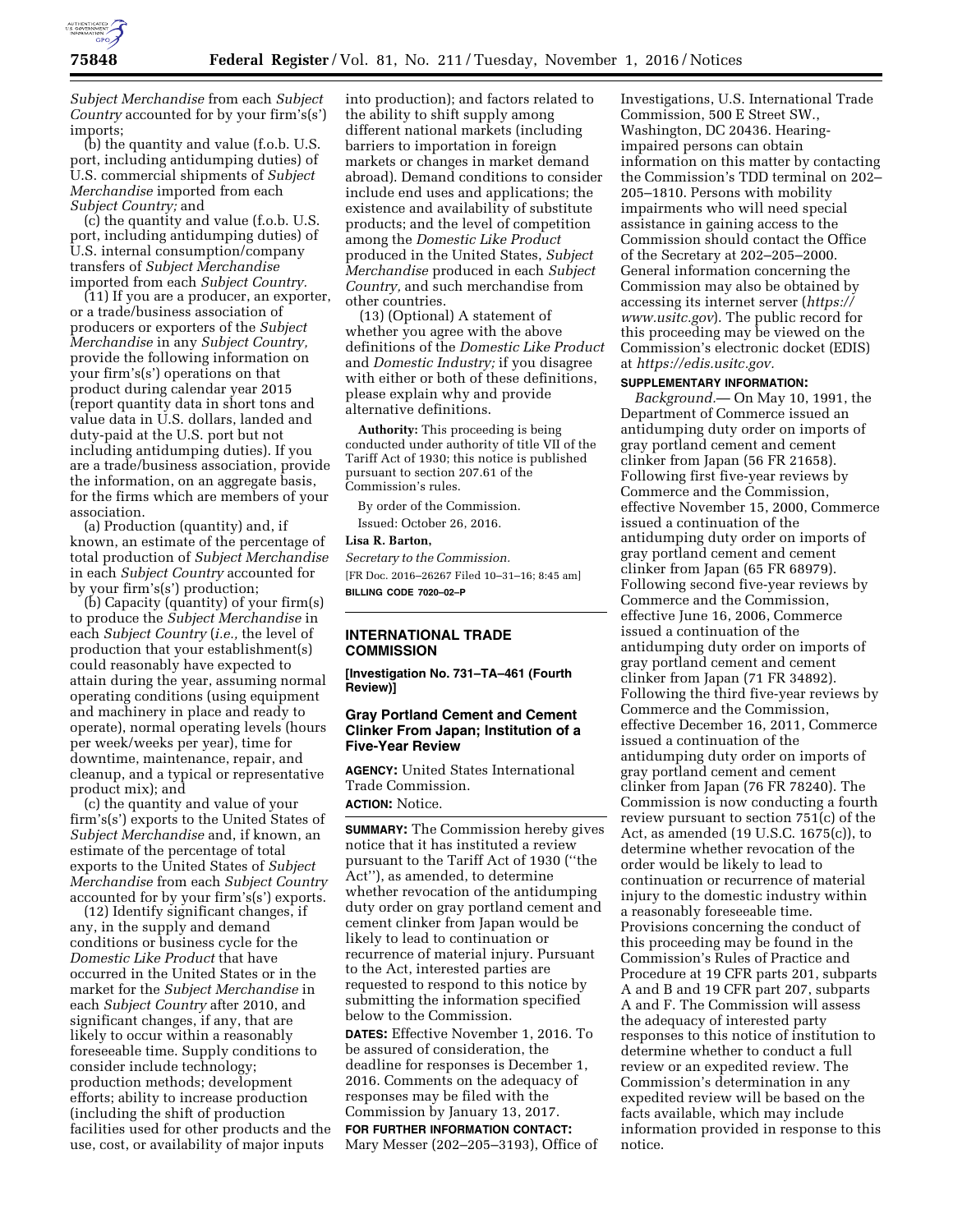*Definitions.*—The following definitions apply to this review:

(1) *Subject Merchandise* is the class or kind of merchandise that is within the scope of the five-year review, as defined by the Department of Commerce.

(2) The *Subject Country* in this review is Japan.

(3) The *Domestic Like Product* is the domestically produced product or products which are like, or in the absence of like, most similar in characteristics and uses with, the *Subject Merchandise.* In its original determination, its full first five-year review determination, and its expedited second and third five-year review determinations, the Commission defined a single *Domestic Like Product*  consisting of gray portland cement and cement clinker coextensive with Commerce's scope.

(4) The *Domestic Industry* is the U.S. producers as a whole of the *Domestic Like Product,* or those producers whose collective output of the *Domestic Like Product* constitutes a major proportion of the total domestic production of the product. In its original determination, the Commission defined the *Domestic Industry* as producers of gray portland cement and cement clinker, including ''grinding only'' operations. The Commission also concluded in its original determination, its full first fiveyear review determination, and its expedited second and third five-year review determinations that appropriate circumstances existed for a regional industry analysis. In the original investigation, the Commission considered whether the Southern California region (defined as the counties of San Luis Obispo, Kern, Inyo, Mono, Santa Barbara, Ventura, Los Angeles, San Bernardino, Orange, Riverside, San Diego, and Imperial), as proposed by the petitioners, or a larger region, the State of California, was the appropriate region. In its original determination, the Commission determined that both regions satisfied the market isolation criteria but found the more appropriate region for its analysis was Southern California; one Commissioner found the regional industry to consist of producers in the State of California. In its full first fiveyear review determination, the Commission found that there had been integration of the Northern and Southern regions of California and defined the region as the State of California. The Commission also determined that the record in its expedited second and third five-year reviews supported a finding of a regional industry corresponding to the region of the State of California. For

purposes of this notice, you should report information separately on each of the following *Domestic Industries:* (1) Producers of gray portland cement and cement clinker, including ''grinding only'' operations, located in the State of California and (2) producers of gray portland cement and cement clinker, including ''grinding only'' operations, located in the United States as a whole. Additionally, this notice uses the term *Domestic Market Area* to describe the area served by each *Domestic Industry.*  Consequently, for purposes of this notice there are two *Domestic Market Areas:* (1) The State of California and (2) the United States.

(5) An *Importer* is any person or firm engaged, either directly or through a parent company or subsidiary, in importing the *Subject Merchandise* into the United States from a foreign manufacturer or through its selling agent.

*Participation in the proceeding and public service list.*—Persons, including industrial users of the *Subject Merchandise* and, if the merchandise is sold at the retail level, representative consumer organizations, wishing to participate in the proceeding as parties must file an entry of appearance with the Secretary to the Commission, as provided in section 201.11(b)(4) of the Commission's rules, no later than 21 days after publication of this notice in the **Federal Register**. The Secretary will maintain a public service list containing the names and addresses of all persons, or their representatives, who are parties to the proceeding.

Former Commission employees who are seeking to appear in Commission five-year reviews are advised that they may appear in a review even if they participated personally and substantially in the corresponding underlying original investigation or an earlier review of the same underlying investigation. The Commission's designated agency ethics official has advised that a five-year review is not the same particular matter as the underlying original investigation, and a five-year review is not the same particular matter as an earlier review of the same underlying investigation for purposes of 18 U.S.C. 207, the post employment statute for Federal employees, and Commission rule 201.15(b) (19 CFR 201.15(b)), 79 FR 3246 (Jan. 17, 2014), 73 FR 24609 (May 5, 2008). Consequently, former employees are not required to seek Commission approval to appear in a review under Commission rule 19 CFR 201.15, even if the corresponding underlying original investigation or an earlier review of the same underlying investigation was

pending when they were Commission employees. For further ethics advice on this matter, contact Carol McCue Verratti, Deputy Agency Ethics Official, at 202–205–3088.

*Limited disclosure of business proprietary information (BPI) under an administrative protective order (APO) and APO service list.*—Pursuant to section 207.7(a) of the Commission's rules, the Secretary will make BPI submitted in this proceeding available to authorized applicants under the APO issued in the proceeding, provided that the application is made no later than 21 days after publication of this notice in the **Federal Register**. Authorized applicants must represent interested parties, as defined in 19 U.S.C. 1677(9), who are parties to the proceeding. A separate service list will be maintained by the Secretary for those parties authorized to receive BPI under the APO.

*Certification.*—Pursuant to section 207.3 of the Commission's rules, any person submitting information to the Commission in connection with this proceeding must certify that the information is accurate and complete to the best of the submitter's knowledge. In making the certification, the submitter will acknowledge that information submitted in response to this request for information and throughout this proceeding or other proceeding may be disclosed to and used: (i) By the Commission, its employees and Offices, and contract personnel (a) for developing or maintaining the records of this or a related proceeding, or (b) in internal investigations, audits, reviews, and evaluations relating to the programs, personnel, and operations of the Commission including under 5 U.S.C. Appendix 3; or (ii) by U.S. government employees and contract personnel, solely for cybersecurity purposes. All contract personnel will sign appropriate nondisclosure agreements.

*Written submissions.*—Pursuant to section 207.61 of the Commission's rules, each interested party response to this notice must provide the information specified below. The deadline for filing such responses is December 1, 2016. Pursuant to section 207.62(b) of the Commission's rules, eligible parties (as specified in Commission rule 207.62(b)(1)) may also file comments concerning the adequacy of responses to the notice of institution and whether the Commission should conduct an expedited or full review. The deadline for filing such comments is January 13, 2017. All written submissions must conform with the provisions of section 201.8 of the Commission's rules; any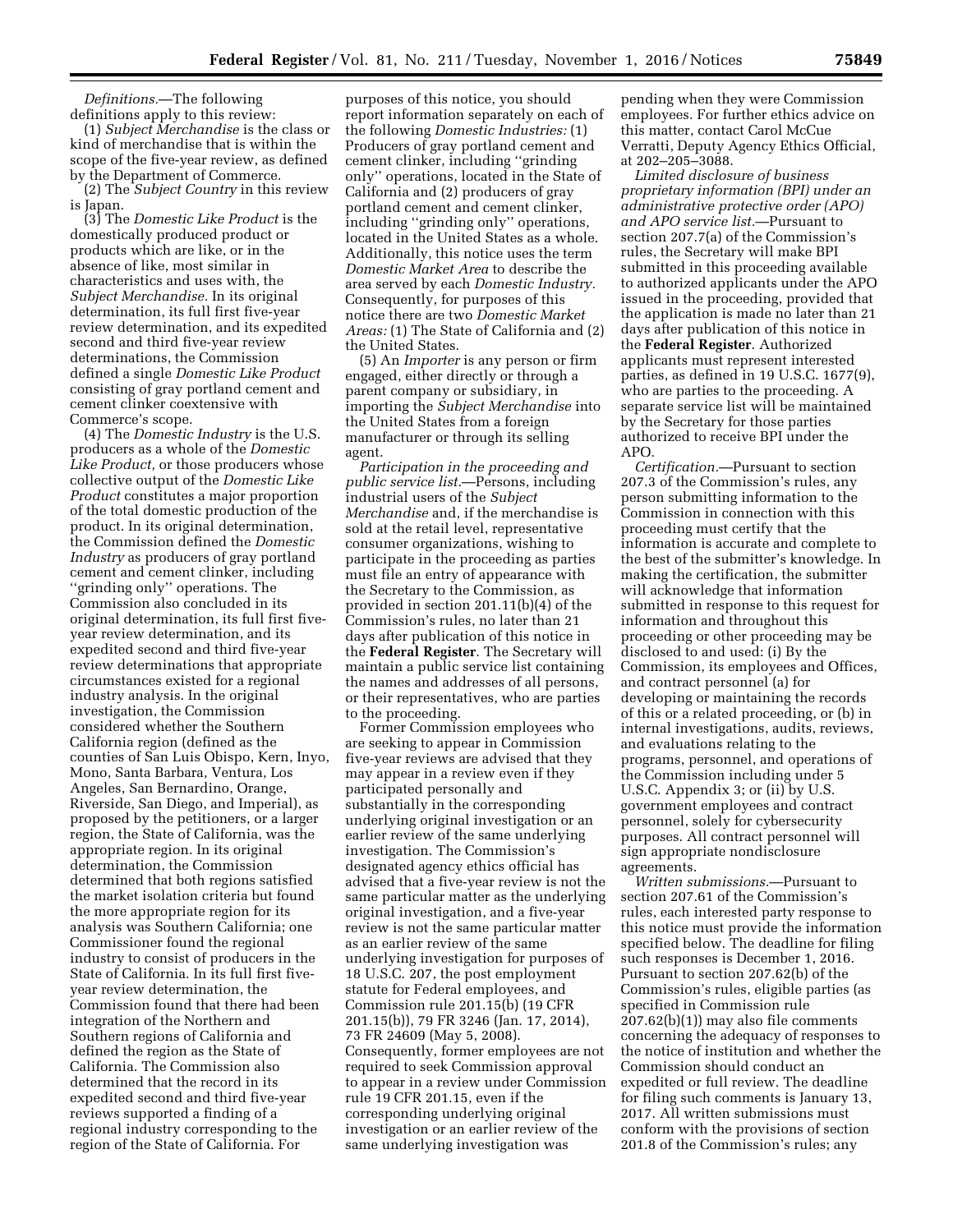submissions that contain BPI must also conform with the requirements of sections 201.6, 207.3, and 207.7 of the Commission's rules. The Commission's Handbook on E-Filing, available on the Commission's Web site at *[https://](https://edis.usitc.gov) [edis.usitc.gov,](https://edis.usitc.gov)* elaborates upon the Commission's rules with respect to electronic filing. Also, in accordance with sections 201.16(c) and 207.3 of the Commission's rules, each document filed by a party to the proceeding must be served on all other parties to the proceeding (as identified by either the public or APO service list as appropriate), and a certificate of service must accompany the document (if you are not a party to the proceeding you do not need to serve your response).

No response to this request for information is required if a currently valid Office of Management and Budget (OMB) number is not displayed; the OMB number is 3117 0016/USITC No. 16–5–369, expiration date June 30, 2017. Public reporting burden for the request is estimated to average 15 hours per response. Please send comments regarding the accuracy of this burden estimate to the Office of Investigations, U.S. International Trade Commission, 500 E Street SW., Washington, DC 20436.

*Inability to provide requested information.*—Pursuant to section 207.61(c) of the Commission's rules, any interested party that cannot furnish the information requested by this notice in the requested form and manner shall notify the Commission at the earliest possible time, provide a full explanation of why it cannot provide the requested information, and indicate alternative forms in which it can provide equivalent information. If an interested party does not provide this notification (or the Commission finds the explanation provided in the notification inadequate) and fails to provide a complete response to this notice, the Commission may take an adverse inference against the party pursuant to section 776(b) of the Act (19 U.S.C. 1677e(b)) in making its determination in the review.

*Information To Be Provided in Response to This Notice of Institution:*  Please provide the requested information separately for each *Domestic Industry*, as previously defined in this notice, and, as applicable, its corresponding *Domestic Market Area.* As used below, the term ''firm'' includes any related firms.

(1) The name and address of your firm or entity (including World Wide Web address) and name, telephone number, fax number, and Email address of the certifying official.

(2) A statement indicating whether your firm/entity is an interested party under 19 U.S.C. 1677(9) and if so, how, including whether your firm/entity is a U.S. producer of the *Domestic Like Product*, a U.S. union or worker group, a U.S. importer of the *Subject Merchandise*, a foreign producer or exporter of the *Subject Merchandise*, a U.S. or foreign trade or business association (a majority of whose members are interested parties under the statute), or another interested party (including an explanation). If you are a union/worker group or trade/business association, identify the firms in which your workers are employed or which are members of your association.

(3) A statement indicating whether your firm/entity is willing to participate in this proceeding by providing information requested by the Commission.

(4) A statement of the likely effects of the revocation of the antidumping duty order on the *Domestic Industry* in general and/or your firm/entity specifically. In your response, please discuss the various factors specified in section 752(a) of the Act (19 U.S.C. 1675a(a)) including the likely volume of subject imports, likely price effects of subject imports, and likely impact of imports of *Subject Merchandise* on the *Domestic Industry.* 

(5) A list of all known and currently operating U.S. producers of the *Domestic Like Product.* Identify any known related parties and the nature of the relationship as defined in section 771(4)(B) of the Act (19 U.S.C. 1677(4)(B)).

(6) A list of all known and currently operating U.S. importers of the *Subject Merchandise* and producers of the *Subject Merchandise* in the *Subject Country* that currently export or have exported *Subject Merchandise* to the United States or other countries after 2010.

(7) A list of 3–5 leading purchasers in each *Domestic Market Area* for the *Domestic Like Product* and the *Subject Merchandise* (including street address, World Wide Web address, and the name, telephone number, fax number, and Email address of a responsible official at each firm).

(8) A list of known sources of information on national or regional prices for the *Domestic Like Product* or the *Subject Merchandise* in the U.S. or other markets.

(9) If you are a U.S. producer of the *Domestic Like Product,* provide the following information on your firm's operations on that product in each *Domestic Market Area* during calendar year 2015, except as noted (report

quantity data in short tons and value data in U.S. dollars, f.o.b. plant). If you are a union/worker group or trade/ business association, provide the information, on an aggregate basis, for the firms in which your workers are employed/which are members of your association.

(a) Production (quantity) and, if known, an estimate of the percentage of total U.S. production of the *Domestic Like Product* accounted for by your firm's(s') production;

(b) Capacity (quantity) of your firm to produce the *Domestic Like Product* (*i.e.,*  the level of production that your establishment(s) could reasonably have expected to attain during the year, assuming normal operating conditions (using equipment and machinery in place and ready to operate), normal operating levels (hours per week/weeks per year), time for downtime, maintenance, repair, and cleanup, and a typical or representative product mix);

(c) the quantity and value of U.S. commercial shipments of the *Domestic Like Product* produced in your U.S. plant(s);

(d) the quantity and value of U.S. internal consumption/company transfers of the *Domestic Like Product*  produced in your U.S. plant(s); and

(e) the value of (i) net sales, (ii) cost of goods sold (COGS), (iii) gross profit, (iv) selling, general and administrative (SG&A) expenses, and (v) operating income of the *Domestic Like Product*  produced in your U.S. plant(s) (include both U.S. and export commercial sales, internal consumption, and company transfers) for your most recently completed fiscal year (identify the date on which your fiscal year ends).

(10) If you are a U.S. importer or a trade/business association of U.S. importers of the *Subject Merchandise*  from the *Subject Country,* provide the following information on your firm's(s') operations on that product during calendar year 2015 (report quantity data in short tons and value data in U.S. dollars). If you are a trade/business association, provide the information, on an aggregate basis, for the firms which are members of your association.

(a) The quantity and value (landed, duty-paid but not including antidumping duties) of U.S. imports into each *Domestic Market Area* and, if known, an estimate of the percentage of total U.S. imports into each *Domestic Market Area* of *Subject Merchandise*  from the *Subject Country* accounted for by your firm's(s') imports;

(b) the quantity and value (f.o.b. U.S. port, including antidumping duties) of U.S. commercial shipments into each *Domestic Market Area* of *Subject*